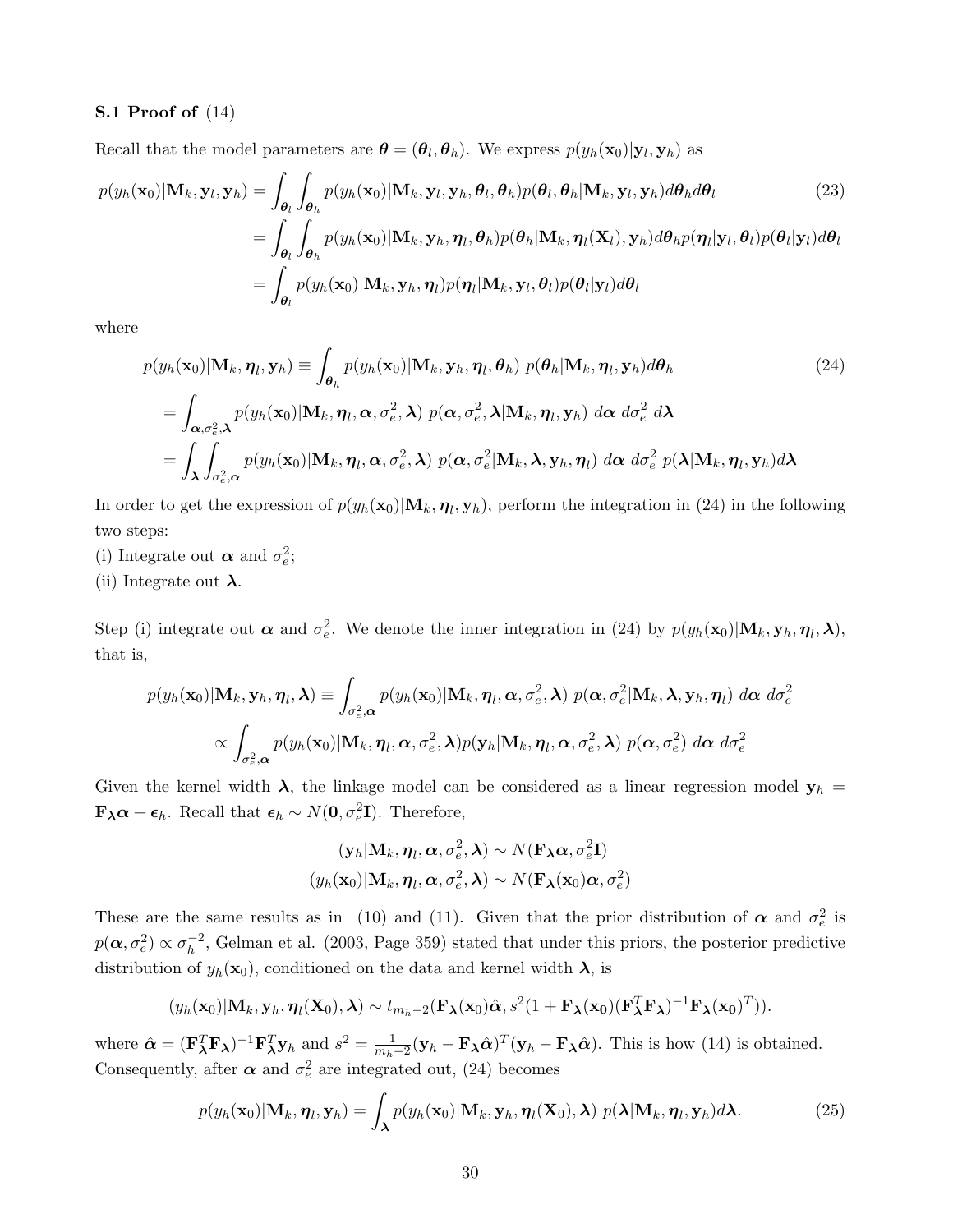Step (ii), integrate out  $\lambda$ . Recall that  $\lambda$  has a discrete distribution. Thus, the integration in (25) can be written as a summation (and (15) is obtained):

$$
p(y_h(\mathbf{x}_0)|\mathbf{M}_k, \boldsymbol{\eta}_l, \mathbf{y}_h) = \sum_{\substack{\lambda_1 = 1, 2, ..., \lambda_0 \\ \vdots \\ \lambda_d = 1, 2, ..., \lambda_0}} p(y_h(\mathbf{x}_0)|\mathbf{M}_k, \mathbf{y}_h, \boldsymbol{\eta}_l, \boldsymbol{\lambda}) p(\boldsymbol{\lambda}|\mathbf{M}_k, \mathbf{y}_h, \boldsymbol{\eta}_l),
$$

where

$$
p(\boldsymbol{\lambda}|\mathbf{M}_k, \mathbf{y}_h, \boldsymbol{\eta}_l) \propto p(\boldsymbol{\lambda})p(\mathbf{y}_h|\mathbf{M}_k, \boldsymbol{\eta}_l, \boldsymbol{\lambda}).
$$
\n(26)

The marginal distribution of the high-resolution data given the inputs  $\eta_l$  and the kernel width  $\lambda$  is as follows

$$
p(\mathbf{y}_{h}|\mathbf{M}_{k}, \boldsymbol{\eta}_{l}, \boldsymbol{\lambda}) = \int_{\sigma_{e}^{2}, \alpha} p(\mathbf{y}_{h}, \alpha, \sigma_{e}^{2}|\mathbf{M}_{k}, \boldsymbol{\eta}_{l}, \boldsymbol{\lambda}) d\alpha d\sigma_{e}^{2}
$$
\n
$$
= \int_{\sigma_{e}^{2}, \alpha} p(\mathbf{y}_{h}|\mathbf{M}_{k}, \boldsymbol{\eta}_{l}, \alpha, \sigma_{e}^{2}, \boldsymbol{\lambda}) p(\alpha, \sigma_{e}^{2}) d\alpha d\sigma_{e}^{2}
$$
\n
$$
= \int_{\sigma_{e}^{2}} \int_{\alpha} (2\pi)^{-\frac{m_{h}}{2}} (\sigma_{e}^{2})^{-\frac{m_{h}}{2}} exp \left\{-\frac{1}{2\sigma_{e}^{2}} (\mathbf{y}_{h} - \mathbf{F}_{\lambda}\alpha)^{T} (\mathbf{y}_{h} - \mathbf{F}_{\lambda}\alpha)\right\} d\alpha \sigma_{h}^{-2} d\sigma_{e}^{2}
$$
\n
$$
= \int_{\sigma_{e}^{2}} \int_{\alpha} exp \left\{-\frac{1}{2\sigma_{e}^{2}} [(\mathbf{y}_{h} - \mathbf{F}_{\lambda}\alpha)^{T} (\mathbf{y}_{h} - \mathbf{F}_{\lambda}\alpha) + (\alpha - \hat{\alpha})^{T} \mathbf{F}_{\lambda}^{T} \mathbf{F}_{\lambda} (\alpha - \hat{\alpha})]\right\} d\alpha
$$
\n
$$
\cdot (2\pi)^{-\frac{m_{h}}{2}} (\sigma_{e}^{2})^{-\frac{m_{h}}{2}-1} d\sigma_{e}^{2}
$$
\n
$$
= \int_{\sigma_{e}^{2}} \int_{\alpha} exp \left\{-\frac{1}{2\sigma_{e}^{2}} (\alpha - \hat{\alpha})^{T} \mathbf{F}_{\lambda}^{T} \mathbf{F}_{\lambda} (\alpha - \hat{\alpha})\right\} d\alpha
$$
\n
$$
\cdot (2\pi)^{-\frac{m_{h}}{2}} exp \left\{-\frac{1}{2\sigma_{e}^{2}} (\mathbf{y}_{h} - \mathbf{F}_{\lambda}\hat{\alpha})^{T} (\mathbf{y}_{h} - \mathbf{F}_{\lambda}\hat{\alpha})\right\} (\sigma_{e}^{2})^{-\frac{m_{h}}{2}-1} d\sigma_{e}^{2}
$$
\n<math display="</math>

Note that in the second line of the above derivation, we utilize that (11) which specifies the distribution of  $p(\mathbf{y}_h|\boldsymbol{\eta}_l,\boldsymbol{\alpha},\sigma_e^2,\boldsymbol{\lambda})$ . Given the above, (26) can now be written as

$$
p(\boldsymbol{\lambda}|\mathbf{y}_h,\boldsymbol{\eta}_l) \propto p(\boldsymbol{\lambda}) |\mathbf{F}_{\boldsymbol{\lambda}}^T \mathbf{F}_{\boldsymbol{\lambda}}|^{-\frac{1}{2}} \left[ \frac{(\mathbf{y}_h - \mathbf{F}_{\boldsymbol{\lambda}} \hat{\boldsymbol{\alpha}})^T (\mathbf{y}_h - \mathbf{F}_{\boldsymbol{\lambda}} \hat{\boldsymbol{\alpha}})}{2} \right]^{-\frac{m_h}{2} + 1}
$$

.

This shows how (14) is obtained.